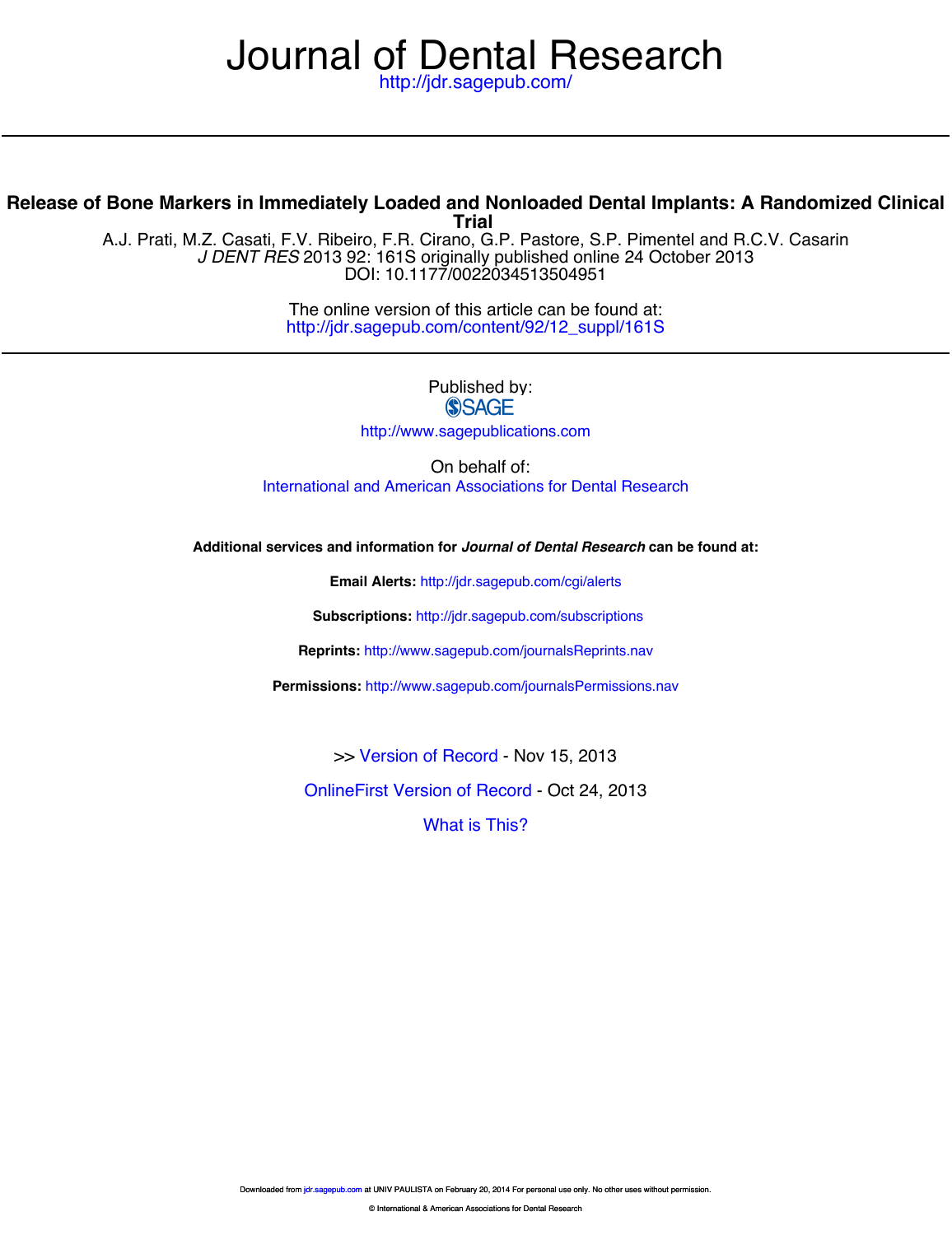## CLINICAL TRIALS

## Release of Bone Markers in Immediately Loaded and Nonloaded Dental Implants: A Randomized Clinical Trial

A.J. Prati<sup>1</sup>, M.Z. Casati<sup>2</sup>, F.V. Ribeiro<sup>2</sup>, F.R. Cirano<sup>2</sup>, G.P. Pastore<sup>1</sup>, S.P. Pimentel<sup>2</sup>, and R.C.V. Casarin<sup>2\*</sup>

Abstract: The aim of this study was to compare the release of bone markers during osseointegration of immediately loaded and nonloaded implants. Forty patients who were indicated for rehabilitation with dental implants randomly received either implant and prosthesis placement within 72 hours (group IM) or implant insertion and no prosthesis placement (group NL). Peri-implant crevicular fluid was collected immediately after implant insertion and 7, 15, 30, 60, 90, and 120 days after surgery and levels of osteoprotegerin, transforming growth factors, osteocalcin, osteopontin, and parathyroid hormone were evaluated using Luminex assay. Bleeding index and peri-implantar sulcus depth were also evaluated. The data were compared using statistical tests ( $\alpha = 5\%$ ). No statistical difference was found regarding demographic and clinical parameters ( $p > .05$ ). Transforming growth factors, osteoprotegerin, osteopontin, and parathyroid hormone presented an earlier release peak in group IM than in NL group  $(p < .05)$ . Osteocalcin achieved higher levels in group IM versus group NL between 7 and 30 days of evaluation ( $p < .05$ ). It

may be concluded that earlier loading positively modulates bone mediators release around immediately loaded implants when compared with nonloaded dental implants (ClinicalTrials. gov NCT01909999).

Key Words: osseointegration, osteogenesis, biological markers, implantsupported dental prosthesis, immediate dental implant loading, edentulous jaws.

## Introduction

Aesthetic and functional rehabilitation using dental implants is an alternative for the treatment of edentulous areas with high success rates. Based on knowledge about the events of osseointegration and in an endeavor to reduce the waiting period before rehabilitation, the immediate loading protocol was developed, reducing healing time and allowing prosthetic placement after implant insertion (Chiapasco et al., 2006; Goiato et al., 2012). This technique has become an attractive option for the rehabilitation of edentulous patients, providing greater psychological and functional patient satisfaction, with

success rates ranging from 85% to 100% (Chiapasco et al., 2006; Goiato et al., 2012). However, although studies have evaluated the clinical success of immediately loaded implants, little is known about the molecular events associated with early loaded dental implants in humans.

Animal studies suggested that in the presence of loading, osseointegration can occur early (Branemark et al., 1999) with greater deposition of mineralized tissue around the implant (Ogawa et al., 2011). This phenomenon suggests that functional stimulation could alter the osseointegration process through the release of molecules that act as modulators of osteogenesis and osteoclastogenesis. However, the assessment of bone markers' concentration and their release kinetics has not yet been evaluated during osseointegration, particularly following immediate implant loading. Thus, the aim of this study was to compare the levels of transforming growth factor  $\alpha$  $(TGF\alpha)$ , osteoprotegerin (OPG), osteocalcin (OCN), osteopontin (OPN), and parathyroid hormone (PTH) in the periimplant crevicular fluid of immediately loaded and nonloaded implants during osseointegration.

DOI: 10.1177/0022034513504951. 'Division of Maxillofacial Surgery, Paulista University, Sao Paulo, Brazil; <sup>2</sup>Division of Periodontics, Paulista University, Sao Paulo, Brazil; \*corresponding author, [casarinrcv@yahoo.com.br](mailto:casarinrcv@yahoo.com.br)

© International & American Associations for Dental Research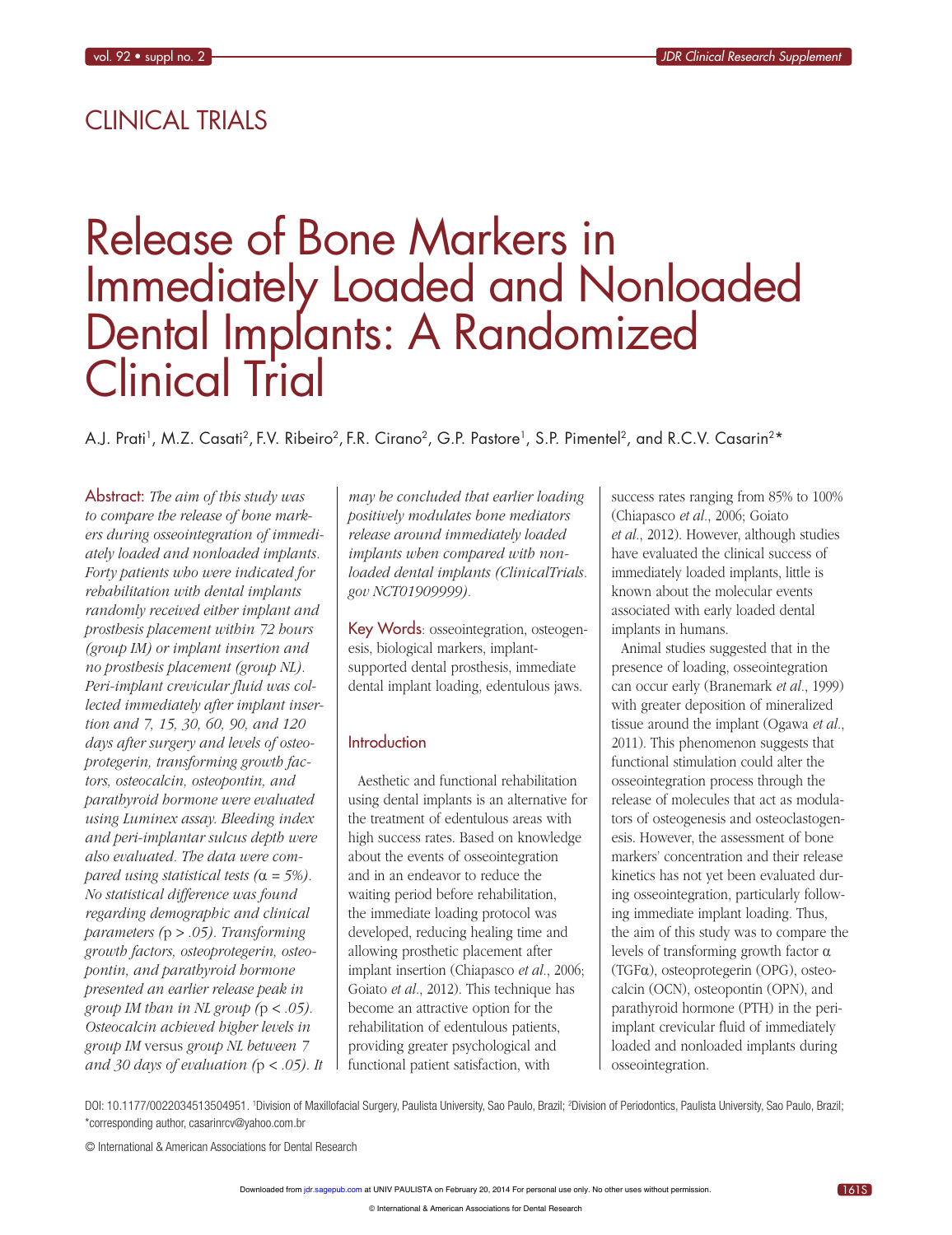#### Materials & Methods

#### Population and Clinical Strategy

The population of this prospective, parallel, randomized controlled clinical laboratory trial was recruited from the patients referred to Paulista University. The study was conducted within the standards of the ethics committee (10280251000-11), and all participants signed the informed consent form.

Subject recruitment started March 2010. The clinical procedures were carried out between June 2010 and October 2012. Data entry and statistical analyses were performed December 2012. The inclusion criteria were as follows: patients with mandibular and/or maxillary edentulous arch indicated for rehabilitation with implants; extractions occurring at least 4 months before treatment; good oral hygiene (plaque index < 20%) (Ainamo & Bay, 1975); age between 18 and 65 years. The exclusion criteria were as follows: presence of systemic disease (including diabetes, arthritis, hypothyroidism, hyperparathyroidism, osteoporosis, etc.), use of medication that contraindicated placement or altered implant osseointegration (including anti-inflammatories) 6 months before surgery; bone grafts in the area of the implant; pregnant or breastfeeding women; smokers or ex-smokers.

For random allocation, a computergenerated list was created (under responsibility of R.C.V.C.), and immediately after implant installation, the patient and examiner were advised of which type of rehabilitation was to be performed, according to groups:

- *IM group (* $n = 20$ *):* patients who received placement of implants and prosthesis within 3 days, characterizing the immediately loaded protocol.
- *NL* group  $(n = 20)$ : patients who received single-stage dental implants with no placement of prostheses within a period of 4 months, characterizing the nonloaded implants.

The surgeries (performed by A.J.P./ G.P.P.), as well as all postoperative follow-up, were performed at the dental clinic of Paulista University. Surgical

areas were anesthetized (2% mepivacaine/1:100,000 epinephrine), and mucoperiosteal incisions in the alveolarridge mucosa were made. The surgical sequence follows the protocol described by the implant company (SIN, São Paulo, Brazil), which required torque within 32 to 60N. Six implants were installed for maxilla rehabilitation and 5 for mandible. Sutures were done with interrupted sutures using absorbable polygalactin-910. Postoperative care was as follows: amoxicillin, 500 mg (every 8 hours/7 days); sodic-dipyrone, 500 mg (every 6 hours/3 days); 0.12% chlorhexidine mouthwash (every 12 hours/10 days).

The patients in the IM group received Brånemark full-arch prosthesis within 3 days after the implant (Figure 1A). All prosthesis used straight miniabutments (SIN) and received occlusal adjustment and clinical monitoring.

## Clinical Evaluation

Clinical examination of implants was performed using a plastic probe (Colorvue, Hu-Friedy, Chicago, IL) by a single examiner (A.J.P., intraclass correlation =  $85\%$ ) at the 2 intermediary implants of each side. Four regions per implant (mesial-buccal/lingual, distobuccal/lingual] were assessed regarding:

- Peri-implant sulcus depth: distance from the margin of the peri-implant mucosa to the bottom of the peri-implant sulcus.
- Modified bleeding on probing index: the presence or absence of bleeding after 10 seconds on probing.

For both groups, the implants were evaluated at 30, 60, 90, and 120 days (Figure 1A). Moreover, the opposite arch was screened regarding the number of remaining teeth and alveolar bone loss (Buhlin et al., 2011).

## Evaluation of Bone Markers

The collection of peri-implant crevicular fluid was performed immediately after implant insertion (baseline) and after 7, 15, 30, [60, 90, and](http://jdr.sagepub.com/) 120 days, at the

same 2 implants, by the same operator (A.J.P.) (Figure 1A). The site was dried and isolated, and absorbent paper strips (Periopaper, Oralflow, Smithtown, New York) were inserted in peri-implant sulcus, until resistance, for 30 seconds at 4 sites per implant, and conditioned in separate tubes. The volume of fluid was measured (Periotron, Oraflow) and conditioned at PBS/Tween.

The levels of the bone markers (OPG, OCN, OPN, TGFa, and PTH) were determined using the LUMINEX/Magpix system (HBN1A-51K and HCCBP1MAG-58K, Millipore Corporation, Billerica, Massachusetts). The samples were analyzed individually, and the levels were estimated using a 5-parameter polynomial curve (Xponent software, Millipore Corporation). All results were adjusted for peri-implant crevicular fluid volume collected in each implant, and values were expressed in pg/mL. A mean of the 2 implants was considered the value per patient.

#### Data Analysis

The null hypothesis considered in the study was the absence of difference in the bone markers' concentration between the IM and NL groups. Initially, the data were analyzed for homogeneity using the Shapiro-Wilk test. After that, the data were compared between groups using Student  $t$  test (age), Fisher exact test (sex, arch, modified bleeding on probing index), analysis of variance and Tukey (peri-implant sulcus depth), and Friedman and Mann-Whitney tests (bone markers). All analyses were done using SAS 9.1 (SAS Institute Inc., Cary, North Carolina), considering the patient as experimental unit and  $\alpha = 5\%$ .

## **Results**

All patients completed the follow-up (Figure 1B). Table 1 shows the data concerning sex, age, and implants' distribution, and no statistically significant differences were observed  $(p > .05)$ . Moreover, no significant differences were seen regarding number of remaining teeth and alveolar bone loss  $(p > .05)$ . The values for the modified bleeding on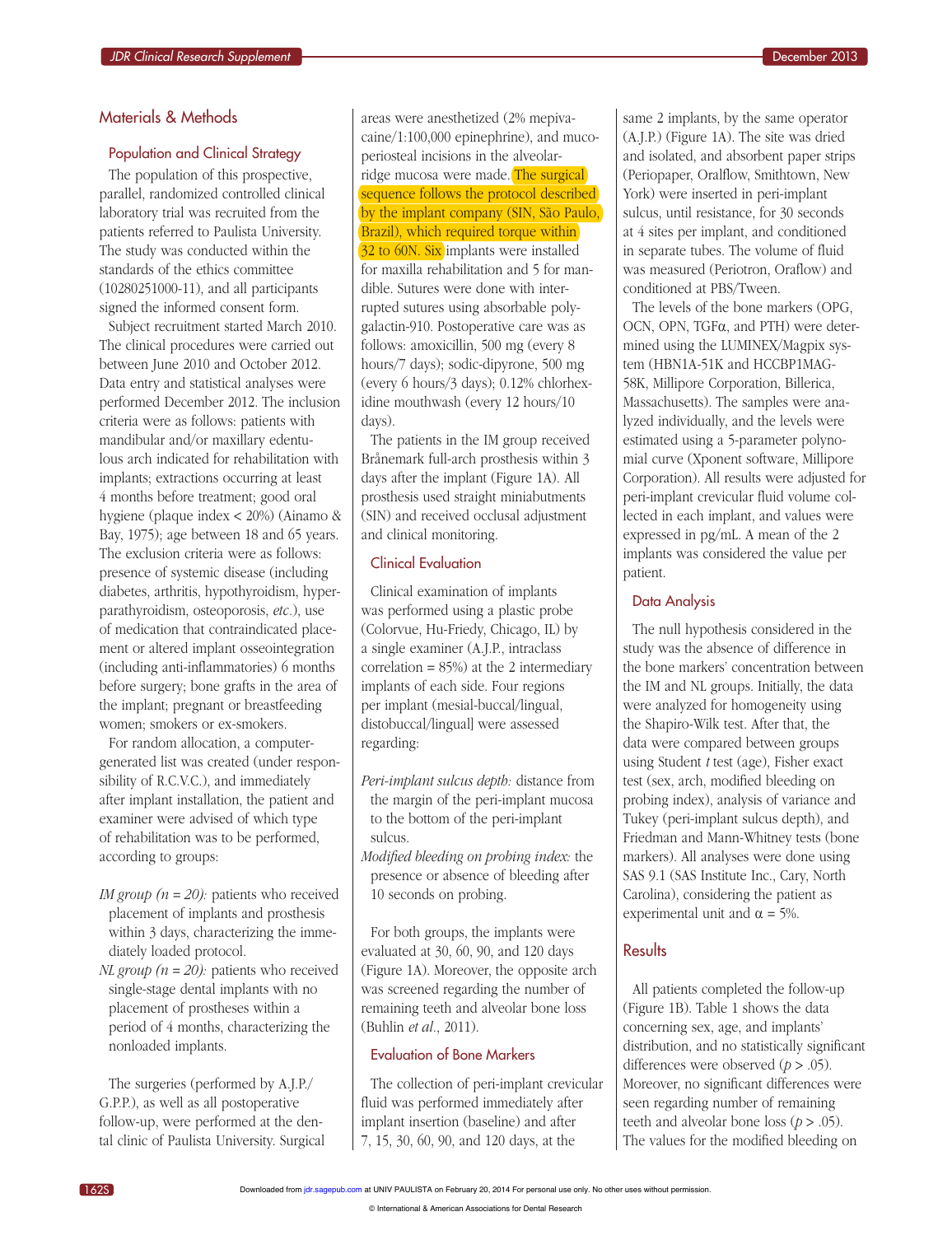#### Figure 1.

Timeline (A) and flowchart (B) of the study.



probing index and peri-implant sulcus depth indicate no statistical difference between groups (Table 2)  $(p > .05)$ .

#### Bone Markers

At 7 days, the intergroup analyses showed that TGFa, OPN, OCN, and PTH levels were higher in the IM group versus the NL group ( $p < .05$ ) (Figure 2A-2D). These levels remained augmented in the IM implants until 30th day for TGF $\alpha$  and OCN and until 90th

day for OPN and PTH when compared with the nonloading implants ( $p < .05$ ). OPG concentration became higher in the IM group at 15 days when compared with the other treatment modality and remained more pronounced until 120 days  $(p < .05)$  (Figure 2E). Conversely, intergroup comparisons demonstrated a reversal in this pattern of response that is, higher levels of  $TGF\alpha$  in the NL group, revealing a higher concentration of this med[iator at 60, 9](http://jdr.sagepub.com/)0, and 120 days in

the nonloading implants when compared with IM ones  $(p < .05)$ .

Regarding the IM group, intragroup analyses showed that the first marker released in these sites was TGF $\alpha$ , demonstrating a peak release on the 15th day and remaining elevated until the 30th day, as compared with baseline values ( $p < .05$ ). OPN and PTH levels were augmented at 90 days, whereas OPG presented elevated levels from 15 to 120 days (peak concentration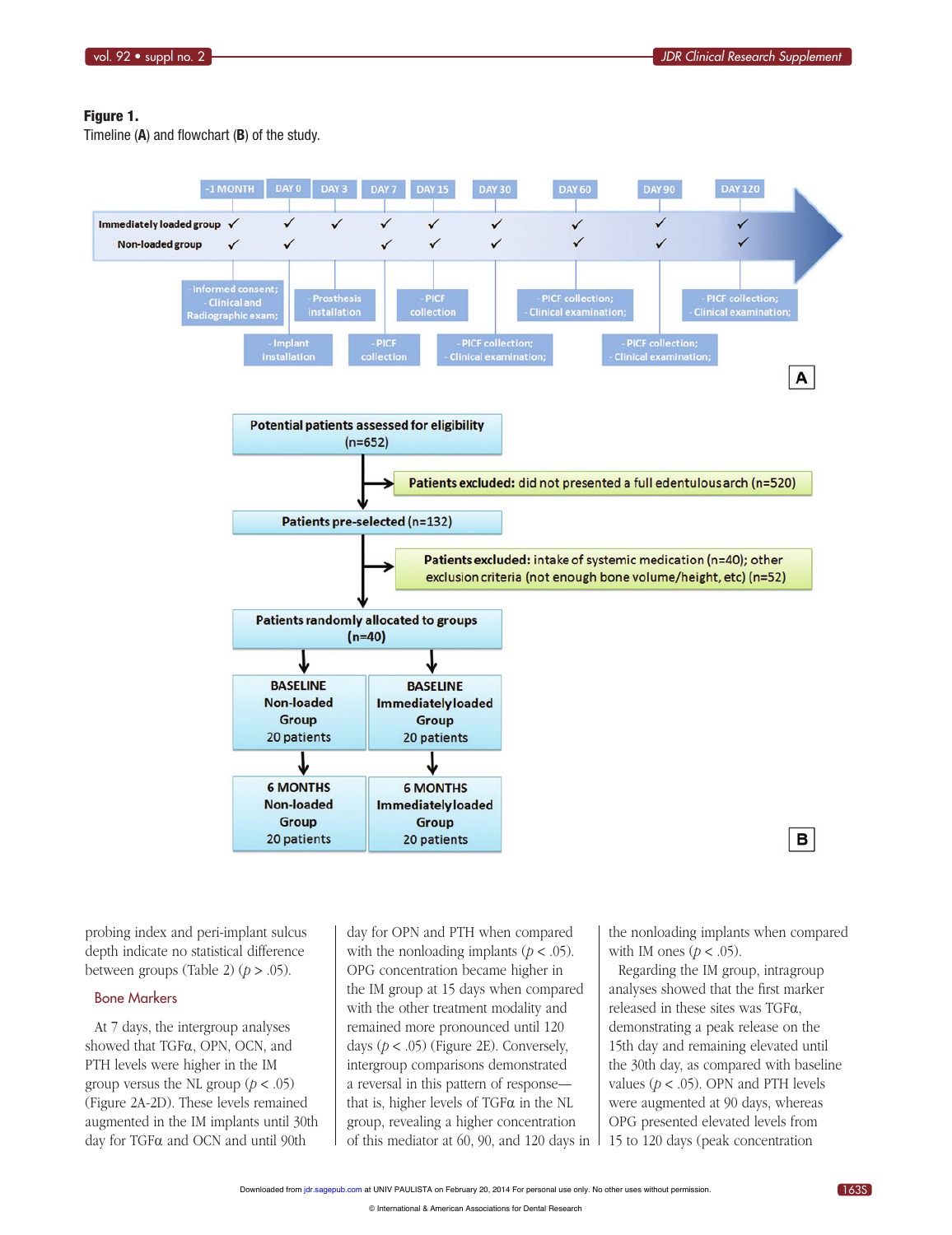#### Table 1.

Demographic and Clinical Data of Subjects Included in the Study

|                                                    | <b>Group</b>                       |                           |      |
|----------------------------------------------------|------------------------------------|---------------------------|------|
|                                                    | <b>Immediately Loaded Implants</b> | <b>Nonloaded Implants</b> | p    |
| Age, $y^a$                                         | $58.9 + 4.7$                       | $52.0 + 9.5$              | .06  |
| Female <sup>b</sup>                                | 55(11)                             | 73 (15)                   | .69  |
| Maxillary arch <sup>b</sup>                        | 25(5)                              | 40(8)                     | .46  |
| No. of teeth at opposite arch <sup>a</sup>         | $5.7 \pm 5.7$                      | $7.4 \pm 5.5$             | .40  |
| Radiographic bone loss of remaining teeth          | 1(1.38, 1.50)                      | 1(1.25, 1.62)             | .48  |
| Implant success of installed implants <sup>b</sup> | 100                                | 100                       | 1.00 |

<sup>a</sup>Student *t* test ( $p < .05$ ), mean  $\pm$  standard deviation.

<sup>b</sup>Fisher exact test ( $p < .05$ ), % (n).

Mann-Whitney test ( $p < .05$ ), median (95% confidence interval).

#### Table 2.

Peri-implant Sulcus Depth and Modified Bleeding on Probing Index in Implants of Immediately Loaded and Nonloaded Groups After Implant Placement

|                                       | <b>Days After Implant Placement</b> |                            |                          |                            |
|---------------------------------------|-------------------------------------|----------------------------|--------------------------|----------------------------|
| Group                                 | 30                                  | 60                         | 90                       | 120                        |
| Peri-implant sulcus depth, mm         |                                     |                            |                          |                            |
| <b>Immediately loaded</b>             | $3.3 \pm 0.6^{\circ}$               | $2.2 + 0.3d$               | $2.2 + 0.4$ <sup>d</sup> | $2.1 \pm 03$ <sup>d</sup>  |
| <b>Nonloaded</b>                      | $3.0 \pm 0.6^{\circ}$               | $2.6 \pm 0.4$ <sup>d</sup> | $2.3 \pm 0.5^{\circ}$    | $2.1 \pm 0.3$ <sup>d</sup> |
| $p^a$                                 | .32                                 | .06                        | .31                      | .96                        |
| Modified bleeding on probing index, % |                                     |                            |                          |                            |
| <b>Immediately loaded</b>             | 53.3 <sup>c</sup>                   | 6.7 <sup>d</sup>           | 13.3 <sup>d</sup>        | 6.7 <sup>d</sup>           |
| <b>Nonloaded</b>                      | 66.7 <sup>c</sup>                   | 26.7 <sup>d</sup>          | 20.0 <sup>d</sup>        | 6.7 <sup>d</sup>           |
| p <sup>b</sup>                        | .71                                 | .33                        | 1.00                     | 1.00                       |

a Analysis of variance/Tukey.

b Fisher exact test.

Distinct lowercase letters ( $c, d$ ) indicate significant differences among time intervals within each group ( $p < .05$ ).

at 60th day), when compared with baseline concentrations  $(p < .05)$ . Levels of OCN were higher from 60 to 120 days when compared with 7th day  $(p < .05)$ . Concerning the NL group, intragroup analyses revealed that TGF $\alpha$  and OCN levels were higher at 60 days, whereas OPN and PTH concentrations were higher from 30 to 120 days (peak at 120th day), when compared with the baseline  $(p < .05)$ . Levels of OPG presented elevated values from baseline at 30, 90, and 120 days ( $p < .05$ ). Figure 2 shows bone markers outcomes.

#### **Discussion**

Immediately loaded implants are an alternative in the rehabilitation of edentulous patients. However, to date, only animal model studies have been conducted in an attempt to understand the impact of immediate loading on osseointegration. So, this study evaluated the release of bone markers during osseointegration, and the results indicate that the presence of a functional load modulat[es the bone](http://jdr.sagepub.com/) markers' release.

Several preclinical studies assessing the impact of loading on the implants' osseointegration showed that the replacement of the old bone occurred more rapidly and with greater bone-implant contact (Vandamme et al., 2007; Esaki et al., 2012; Blanco et al., 2013; Yamamoto et al., 2013). These conclusions could be associated with the altered release of bone markers in IM implants, which are seen in the present study.

The first bone marker presenting a peak of release was  $TGF\alpha$ , in the beginning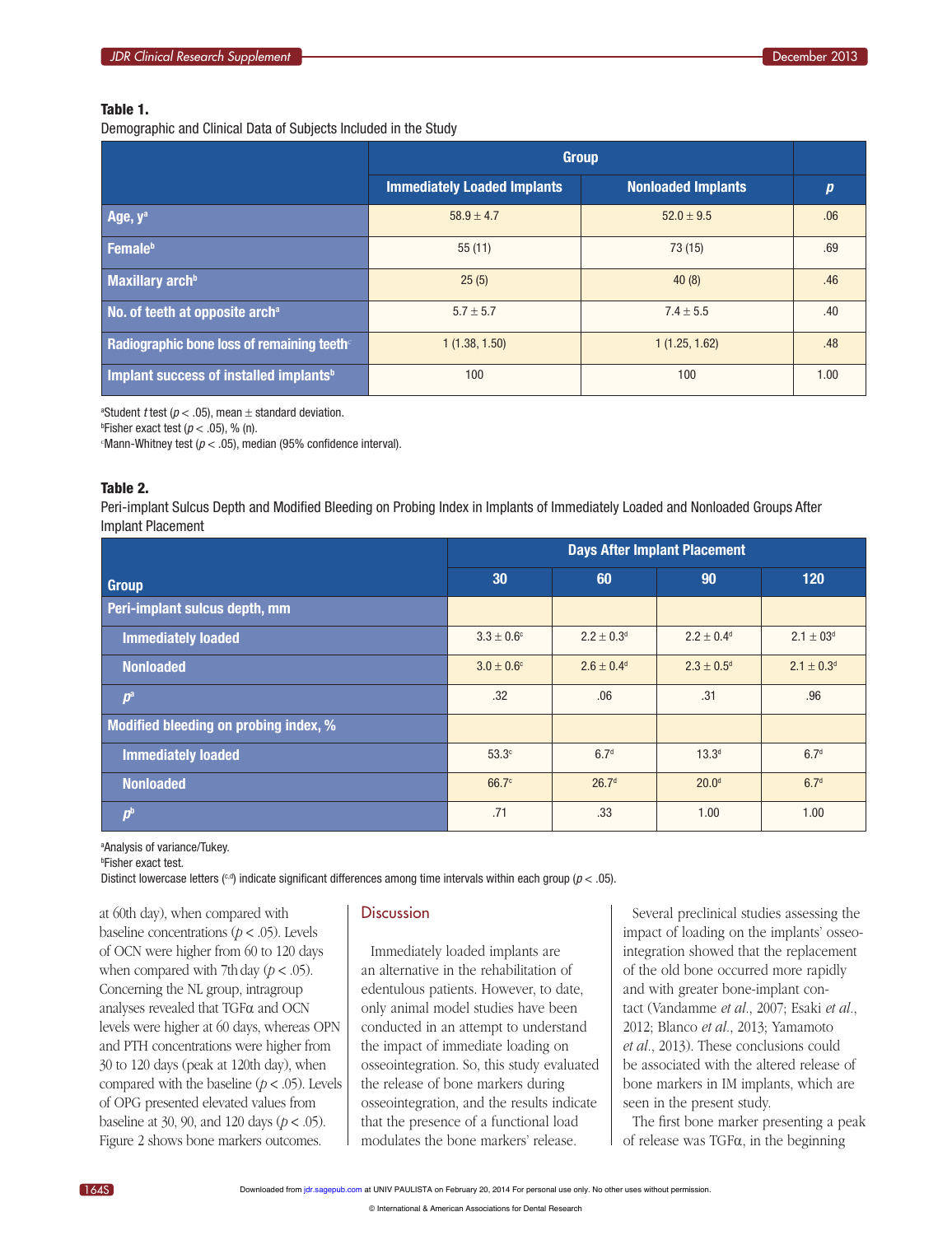## Figure 2.

Levels of transforming growth factor  $\alpha$  (TGF $\alpha$ ) (A), osteopontin (OPN) (B), osteocalcin (OCN) (C), parathyroid hormone (PTH) (D), and osteoprotegerin (OPG) (E) in the peri-implant fluid (pg/mL) in immediately loaded and nonloaded implants during the evaluation periods. Asterisk (\*) indicates a statistically significant difference between the groups (Mann-Whitney test,  $p < .05$ ); lowercase letters indicate a statistically significant difference among the periods of evaluation within each group (Friedman test,  $p < .05$ ).



of osseointegration in the IM group (15 days), while the peak release in nonloading implants did not occur until the 60th day. To understand the role of TGF $\alpha$ , it

is important to remember that during the first stages of osseointegration, a fibrinrich vascularized matrix populated by fibroblast-li[ke cells is cr](http://jdr.sagepub.com/)eated (Berghlund

et al., 2003), providing a template for future bone (Mackie et al., 2008). TGF $\alpha$ controls the factors involved in the conversion of initial matrix to bone. TGF $\alpha$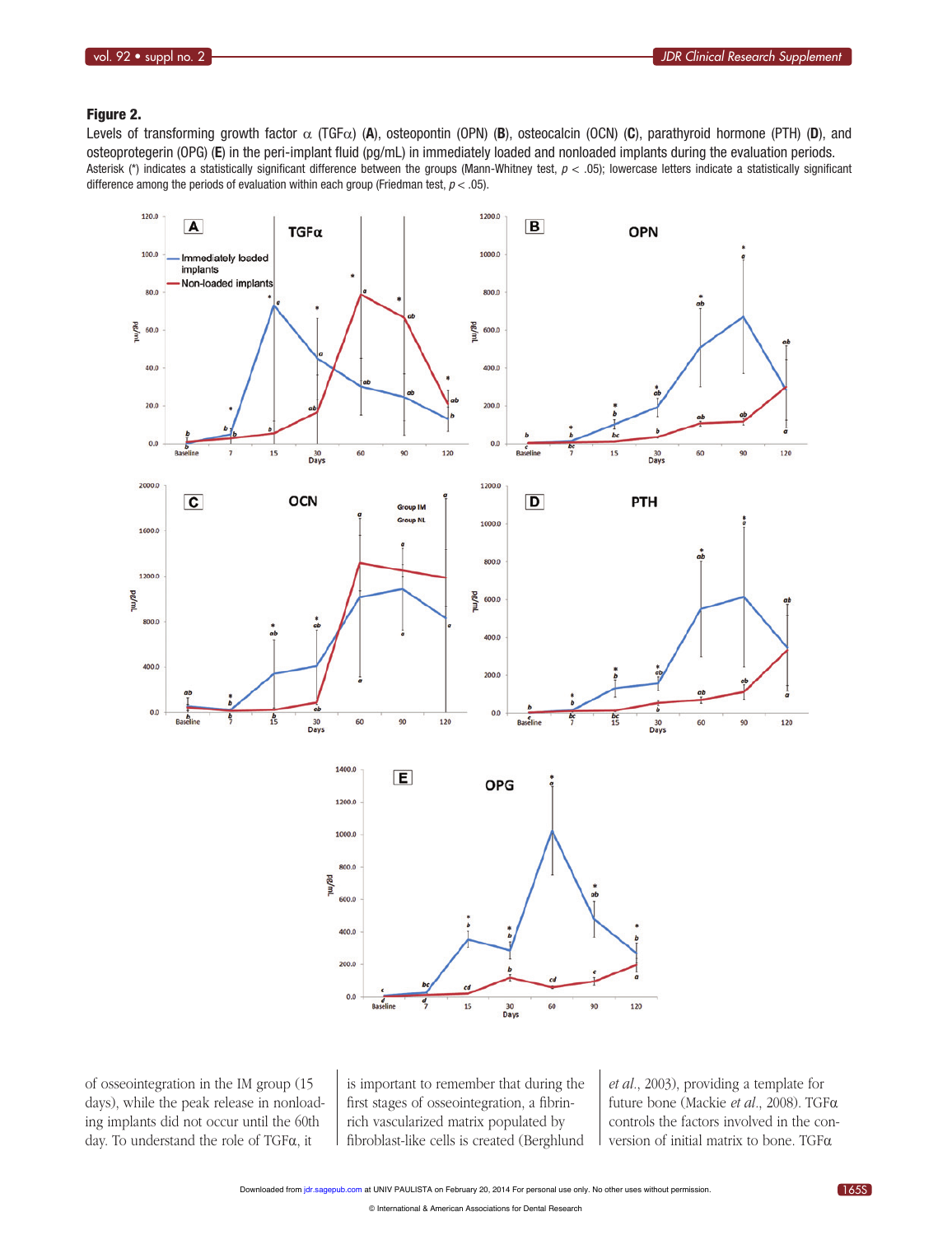directly affects runt-related transcription factor 2 (RUNX2) production in chondrocytes; mediates the release of matrix metalloproteinases 9, 13, and 14; and stimulates vessel formation, as well as patterns of matrix removal (Usmani et al., 2012). Additionally, the TGF family is linked to osteoblastic proliferation, differentiation, activity, and collagen synthesis (Stein et al., 1993). Interestingly, this action during the initial phase of osteogenesis could be noted in our results: after the peak,  $TGF\alpha$ levels significantly decrease. This result suggests that loading stimulates the first stage of ossification and, consequently, the next steps occur faster.

This idea is confirmed by the levels of OPN, which is related to the binding of basic elements to the extracellular bone matrix, and OCN, responsible to the calcium-ion binding to the same matrix (Nilsson et al., 1999; Sato et al., 2011). Both markers, important in matrix mineralization, were released early in the presence of loading. Sato et al. (2011) also found higher OCN RNAm levels in the bone tissue around the immediately loaded implants placed in dogs, while Pavlin et al. (2001) identified OCN as a mechanically responsive gene, increasing its concentration during stimulus. Furthermore, OPN showed significantly higher levels throughout the osseointegration, suggesting greater activity during bone mineralization.

An interesting result of the current trial was the increased and earlier release of PTH and OPG in IM implants when compared with NL ones. OPG binds to RANKL and prevents binding to its membrane receptor (RANK) present in the preosteoclasts. This way, OPG could be considered a modulator of bone maturation and resorption (Belibasakis & Bostanci, 2012). The results showed that the presence of loading promoted OPG release, indicating a predominant osteoblastic activity. However, the most interesting point is the coincidence of the OPG and PTH release peaks. PTH—controlling the levels of serum, calcium, and phosphorus—initially and rapidly acts on the bone formation because of its receptor present in the membrane of the osteoblastic cells (Pierroz et al., 2010).

However, secondarily and more durably, it is responsible for bone resorption due to the increase in the osteoclast population by increasing RANKL, inducing preosteoclasts turn to osteoclasts (Pierroz et al., 2010). Meanwhile, recent literature has shown that the adjunctive action of OPG-PTH could shift the bone turnover toward an osteogenic environment. Animal studies indicate that OPG-PTH combination is effective in inhibiting PTH-induced osteoclast activity and could augment the effects of PTH on bone mass while preventing PTH-associated hypercalcemia (Kostenuik et al., 2001; Redlich et al., 2004; Padagas et al., 2006; Pierroz et al., 2010). This could be related to the fact that OPG eliminates the PTH receptor active in osteoclasts, a potential therapy in severe osteoporosis (Valenta et al., 2005). In this context, the simultaneous elevation of both markers and the knowledge of an increased bone deposition in loaded implants could lead to new insight on changes during bone formation around IM implants.

Based on all these points, the application of force during osseointegration changes the metabolism and action of cells involved in the process of osteogenesis. At the implant interface, osteoblasts and osteocytes act as force transducers, which could lead to bone apposition and an initiate remodeling phase (Sato et al., 2011). Studies showed that loading on the bone regulates the activation of osteocytes, which has a mechanism for a precise targeting of osteoclasts for bone adaptation (Noble et al., 2003), blood circulation stimulation, and improved bone remodeling (Myata et al., 2000). Berglundh et al. (2003) and Yamamoto et al. (2013) showed that functional loading on newly inserted implants caused high cell activity and, in a few days, newly formed bone could be seen around implants.

This knowledge and the possibility of a noninvasive form to assess the events occurring around implants could lead to future studies for a better understanding of osseointegration and/or the periimplantar conditions. This idea was the target of studies trying to determine if the evalu[ation of som](http://jdr.sagepub.com/)e proteins could

be used. Tatarakis et al. (2013), assessing the levels of OPG in the saliva of diabetic and nondiabetic subjects before and after implant installation, observed a reduction in OPG levels occurring in the former and an increase in the latter. This result, however, was not correlated with clinical signs. At the same time, Arikan et al. (2008, 2011) observed that OPG is a potential marker to assess implant conditions and its local levels may help to distinguish diseased and healthy implants. Another marker that could represent the destruction of tissues—pyridinoline cross-linked carboxyterminaltelopeptide of type I collagen (ICTP) has been evaluated in previous clinical studies. However, although the increase of ICTP levels in some species was associated with periodontal disease progression (Oringer et al., 1998), although its local levels increased after regenerative treatment (Sarment et al., 2006), and although its levels were higher in periimplant lesions than in healthy implants (Arikan et al., 2011), future studies should still be done to confirm ICTP and other proteins as potential biomarkers.

Finally, another important discussion regarding the use of markers is their usefulness in clinics and research. Remember that, to date, there is no clinical, radiologic, or biochemical marker that can precisely determine the quality or the impact of different conditions (loading, type of implant, systemic diseases, etc.) during osseointegration. The absence of a definitive marker is probably due to the difficulty in assessing, in humans, the bone's formation without disturbing the process, notwithstanding the ethical aspects related to this analysis. In this vein, this could be considered a limitation of this study. So, future studies should try to correlate the findings of the present study with the clinical or radiographic assessments of bone repair around dental implants. At any rate, these changes in the profile of bone activity found in IM implants are in agreement with the previously discussed histologic studies (Noble et al., 2003; Berglundh et al., 2003; Yamamoto et al., 2013).

In conclusion, immediate loading promotes a higher and accelerated release